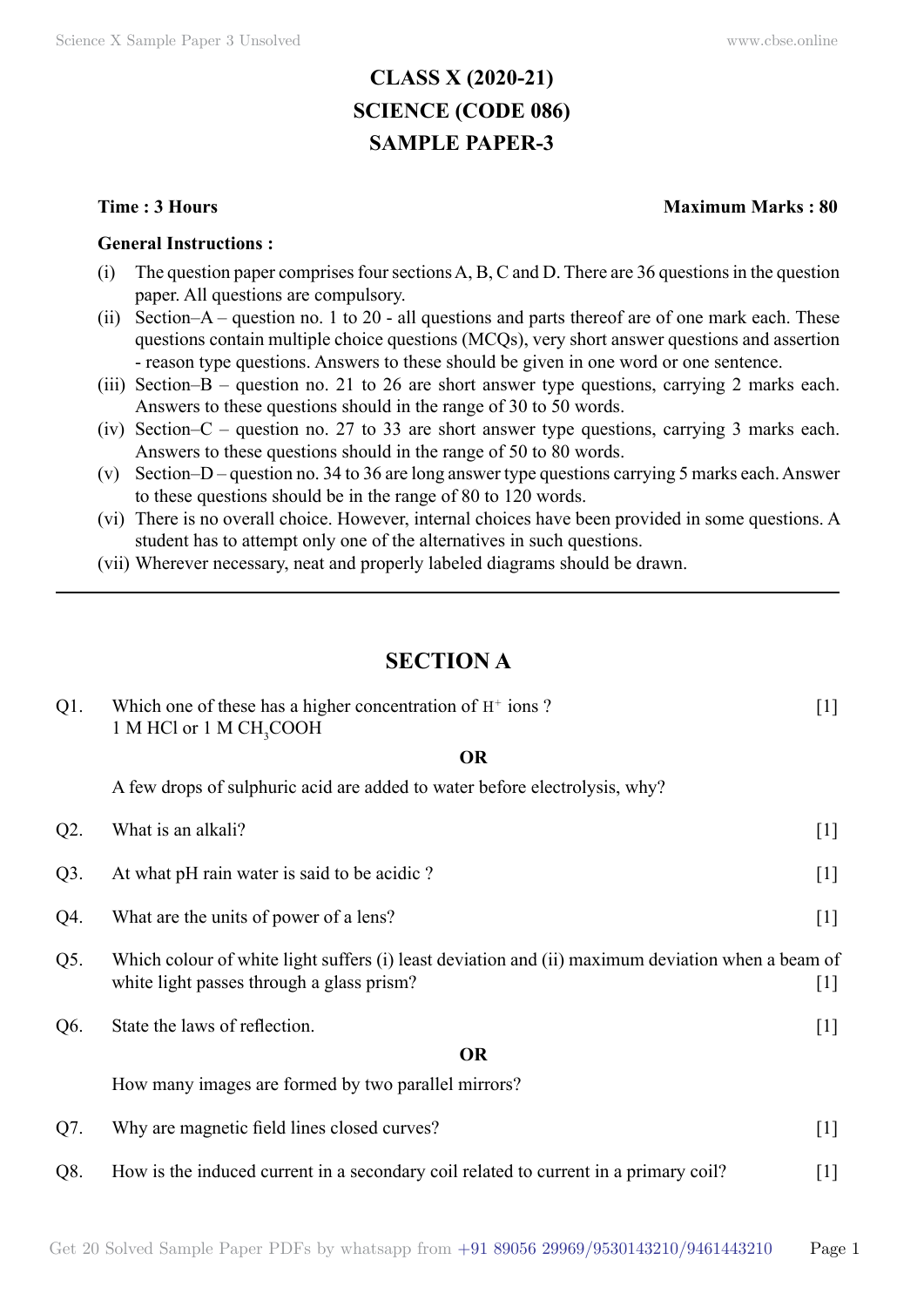Q9. State which has a higher resistance a 50 W or a 25 W lamp bulb and how many times? [1]

 **O**

Define resistivity of a material.

- Q10. Name the type of blood vessels, which carry blood from organs to the heart. [1]
- Q11. Which tropic movement is responsible for the growth of pollen tubes towards ovules? [1]

 **O**

Why endocrine glands release their secretions into the blood?

Q12. How is the age of fossil determined? [1]

#### **O**

What is evolution?

Q13. What is acid rain? [1]

**For question numbers 14, 15 and 16, two statements are given-one labelled Assertion (A) and the other labelled Reason (R). Select the correct answer to these questions from the codes (a), (b), (c) and (d) as given below :**

- (a) Both A and R are true and R is correct explanation of the assertion.
- (b) Both A and R are true but R is not the correct explanation of the assertion.
- (c) A is true but R is false.
- (d) A is false but R is true.
- Q14. **Assertion :** Plaster of Paris should be stored in moisture proof containers. **Reason :** Plaster of Paris on coming in contact of moisture, absorbs water and reacts chemically to form hydrated calcium sulphate, which sets to form a hard mass. [1]
- Q15. **Assertion :** Iron is found in the free state n nature. **Reason :** Iron a highly reactive element. [1]

### **O**

**Assertion :** Different metals have different reactivities with water and dilute acids. **Reason :** Reactivity of a metal depends on its position in the reactivity series.

- Q16. **Assertion :** Consumers are present at the first trophic level. **Reason :** Consumers or heterotrophs fix energy making it available for autotrophs. [1]
- Q17. **Read the following and answer any four question from (17.1) to (17.5) :**  $1 \times 4$ Chemistry is one of the most sophisticated branches of science, would not have been the same if Russian scientist Dmitri Ivanovich Mendeleev had not come up with the periodic table on March 6, 1869. Untill 1863, the world was aware of only 56 known elements. The rate of scientific progress was such that every year, a new element was being discovered. It was during this time periodic table. He published the periodic table in his book- "The Relation between the Properties and Atomic Weights of the Elements". He had found a definitive pattern following which each element could be placed according to their atomic weight. He noticed that elements that are similar in their similar chemical properties either had the atomic weight or had a regular increase. He also predicted the properties of the missing (yet to be discovered) elements and gave them Sanskrit names.
	- **17.1** Which of the following statement about the Mendeleev's periodic table is correct ? (a) It has 8 vertical columns known as groups.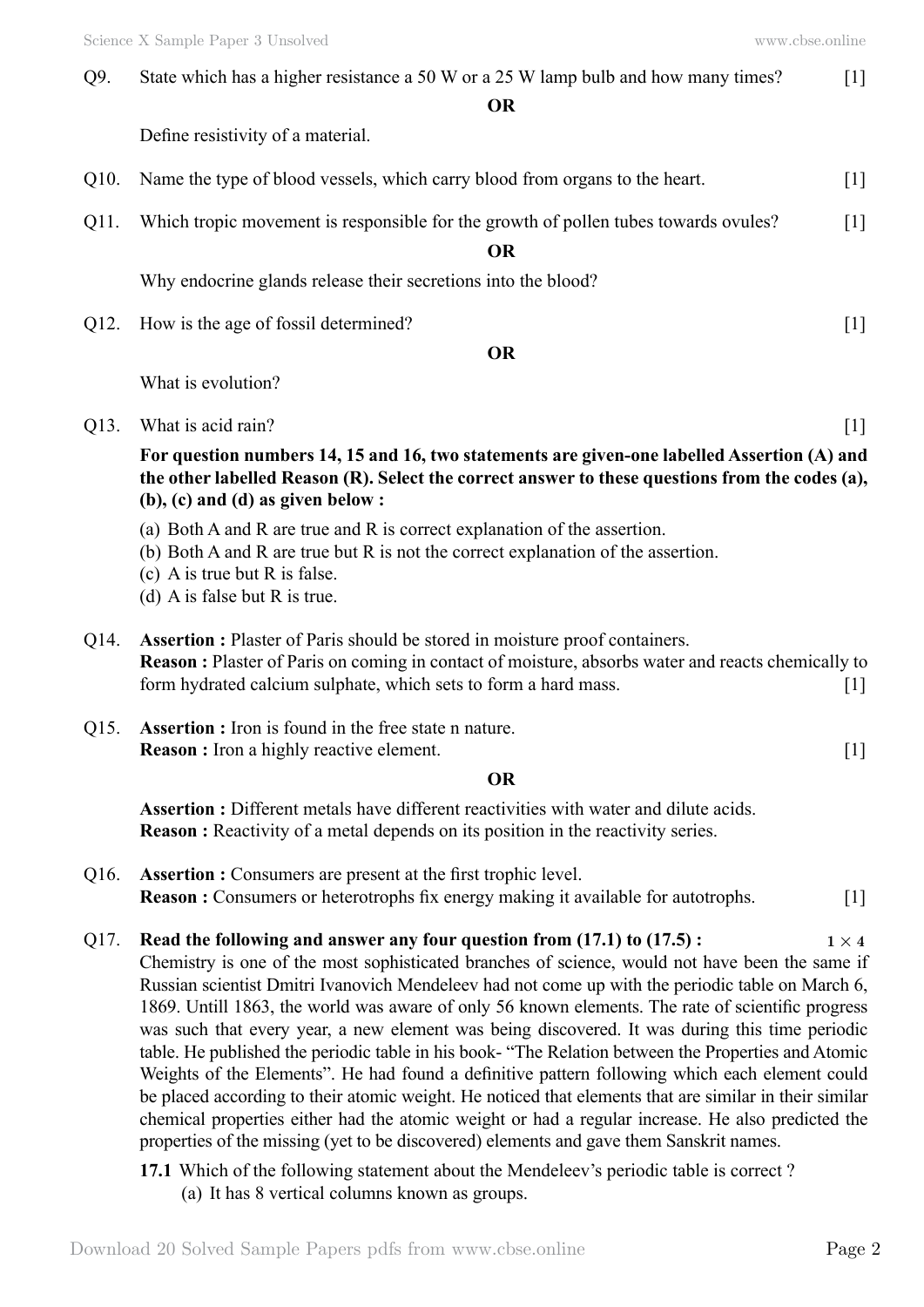- (b) It has 18 horizontal rows known as periods.
- (c) It has 7 horizontal rows known as groups
- (d) It has 18 vertical columns known as periods
- **17.2** According to Mendeleev's periodic law, the elements were arranged in the periodic table in the order of :
	- (a) decreasing atomic numbers (b) increasing atomic numbers
	- (c) decreasing atomic masses (d) increasing atomic masses
- **17.3** In Mendeleev's periodic table, gaps were left for the elements to be discovered later on. An element which found a vacant place in the periodic table later on is :
	- (a) Se (b) Ge
	- $\alpha$  (c) Si (d) Be
- 17.4 Gallium was named by Mendeleev as :
	- (a) Eka-aluminium (b) Eka-silicon
	- (c) Eka-germanium (d) Eka-zinc

**17.5** Which of the following statement is correct in regard to Mendeleev's periodic table ?

- I. Position of isotopes could not be explained.
- II. It is true for elements upto calcium only.
- III. It could accommodate noble gases when they were disovered
- IV. It assigned correct position to hydrogen.

| (a) I and II only | (b) I and III only |
|-------------------|--------------------|
| (c) I, II and III | $(d)$ IV only      |

Q18. **Answer question numbers 18.1-18.4 on the basis of your understanding of the following paragraph and the related studied concepts.**  $1 \times 4$ 

In the series combination, the resistances are joined and to end. For a series combination of resistors,  $R_s = \sum R_i$  and current through each resistor is same but their potential difference between their ends are different according to their resistors. When two or more resistors are combined in such a way that their first ends are connected to one point and the second

ends to another point. In a parallel combination of resistors,  $\frac{1}{R_p} = \frac{1}{R_1} + \frac{1}{R_2} + \dots$  $\frac{1}{p} = \frac{1}{R_1} + \frac{1}{R_2} + \dots$  and potential drop

across each resistor is same but current in different resistances are different.

- **18.1** If we connect *n* bulbs each with a rated power *P* in series, then the total power consumed by combination at rated current is
	- (a)  $P_n$  (b)  $P_n^2$ (c)  $P/n$  (d)  $P^2n$
- **18.2** If we connect *n* bulbs each with a rated power *P* in parallel, then the total power consumed by combination at rated voltage is
	- (a)  $P_n$  (b)  $P_n^2$
	- (c)  $P^2/n$  $(d)$   $P/n$
- **18.3** The power consumed by *n* equal resistance in parallel is *x* times that of power consumed in series, if the voltage supply is same. The value of *x* is
	- (a) *n* (b)  $n^2$ (c)  $n^3$  (d)  $n^{1/2}$
- **18.4** If resistors  $4\Omega$ ,  $5\Omega$  and  $6\Omega$  are connected in series with 5 V battery, then the total power consumed by the combination is
	- (a)  $\frac{5}{3}$  W  $\frac{5}{3}$  W (b)  $\frac{5}{4}$  W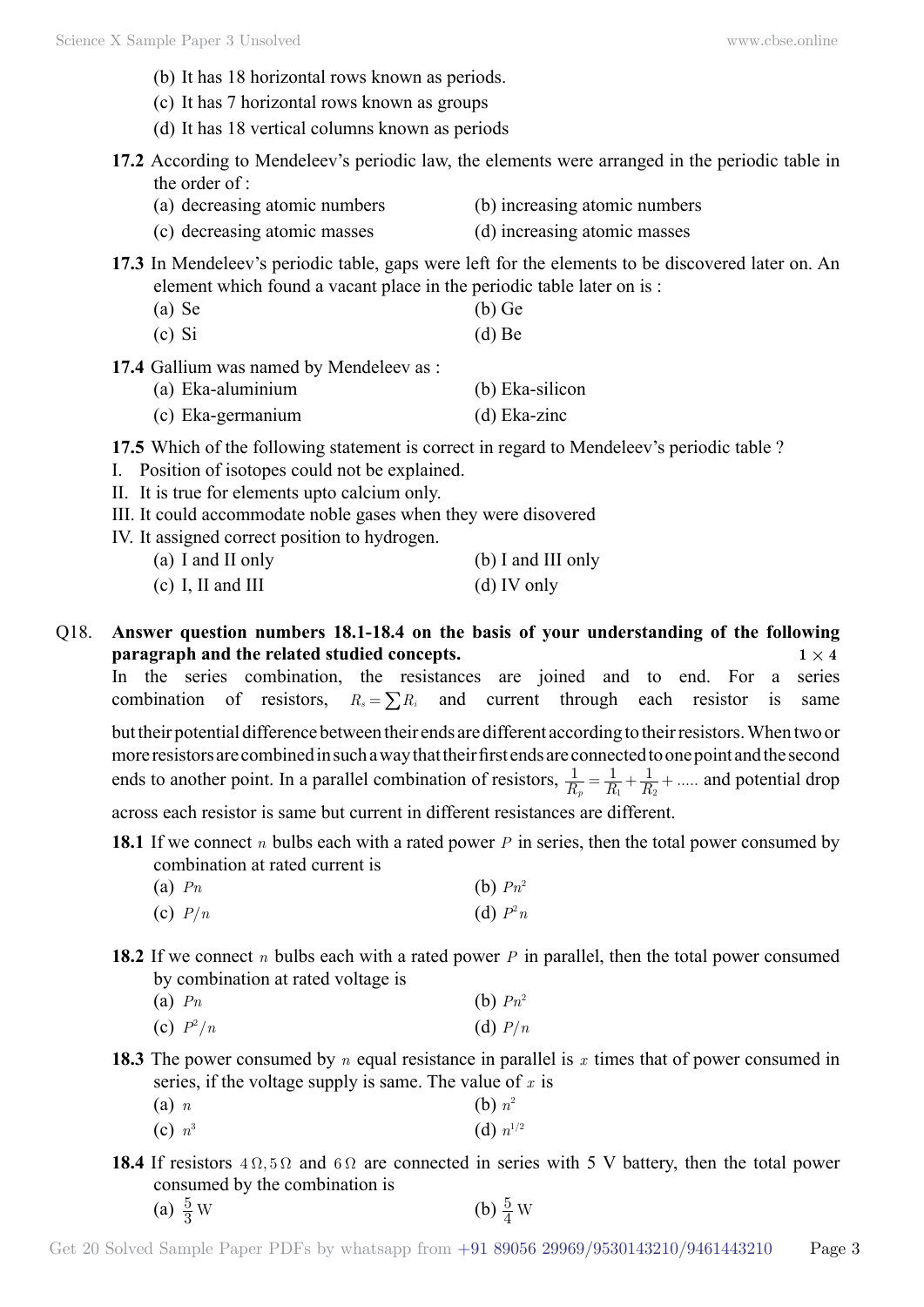(c) 
$$
\frac{9}{4}
$$
 W (d)  $\frac{1}{2}$  W

# Q19. **Read the following and answer any four question from (19.1) to (19.5):**  $1 \times 4$

A concave mirror forms image of an object thrice in its size on a screen. Magnification of a mirror gives information about the size of the image relative to the object. It is defined as the ratio of size of image to the size of object. It is represented by *m*.

$$
m = \frac{\text{Size of image}}{\text{Size of object}}
$$

Sign of magnification by mirror gives the information about the nature of the image produce by it.

**19.1** The nature of formed image is

| (a) Real and inverted | (b) Virtual and erect |
|-----------------------|-----------------------|
|                       |                       |
|                       |                       |
|                       |                       |
|                       |                       |
|                       |                       |
|                       |                       |
|                       |                       |
|                       |                       |
|                       |                       |
|                       |                       |

**19.2** If the object *x* distance from the pole of mirror, then image distance from the pole is.

$$
(a) -2x \qquad \qquad (b) -3x
$$

(c)  $-4x$  (d)  $-x$ 

**19.3** If the radius of curvature of mirror is R, then the relation between object distance, image distance and focal length of the mirror is.

(a) 
$$
\frac{1}{x} + \frac{1}{2x} = \frac{2}{R}
$$
  
\n(b)  $\frac{1}{x} + \frac{1}{3x} = \frac{2}{R}$   
\n(c)  $\frac{1}{x} + \frac{1}{3x} = \frac{2}{R^2}$   
\n(d)  $\frac{1}{(x)^2} + \frac{1}{(3x)} = \frac{2}{R}$ 

**19.4** When an object is placed at infinity then the nature of image will be.

(a) real, inverted, highly diminished (b) virtual, inverted, diminished

- (c) virtual, inverted, infinitely large (d) real, erect and smaller
- **19.5** An object is placed at the centre of curvature of a concave mirror. The distance between its image and the pole is

| (a) equal of $f$ | (b) between $f$ and $2f$ |
|------------------|--------------------------|
|                  |                          |

| (d) greater than $2f$<br>(c) equal of $2f$ |  |  |
|--------------------------------------------|--|--|
|--------------------------------------------|--|--|

## Q20. **Different magnetic field patterns are produced by current-carrying conductors having different shapes.**  $1 \times 4$

The magnetic field lines around a straight conductor (straight wire) carrying current are concentric circles whose centres lie on the wire. It has been shown by experiments that the magnitude of magnetic field produced by a straight current carrying wire at a given point is : (i) directly proportional to the current passing in the wire, and (ii) inversely proportional to the distance of that point from the wire.

The magnetic field tines are circular near the current carrying circular loop. As we move away, the concentric circles representing magnetic field lines become bigger and bigger and at the centre the magnetic field lines are straight.

**20.1** The direction of magnetic field developed around a current-carrying conductor can be easily found by the use of :

- (a) Fleming's left-hand rule (b) Left-hand thumb rule
- (c) Right-hand thumb rule (d) Fleming's right hand rule
- **20.2** The diagram given below represents magnetic field caused by a current-carrying conductor which is  $\cdot$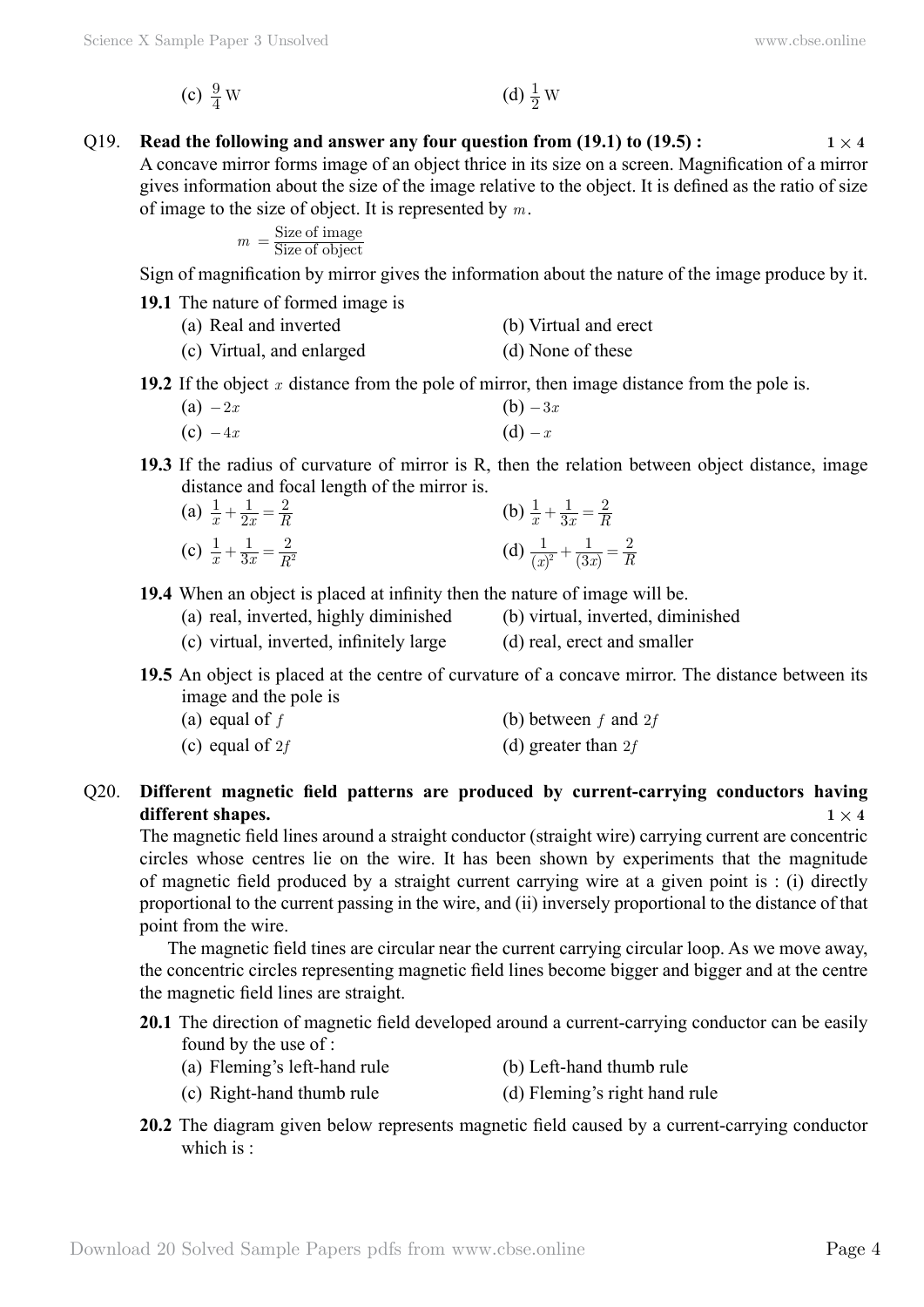

- 
- 
- (a) a solenoid (b) a long straight wire
- (c) a circular coil (d) a short straight wire
- **20.3** The strength of magnetic field due to a straight conductor depends on the :
	- (a) nature of conductor (b) current passing through the wire
	- (c) direction of current (d) all of above
- **20.4** Which of the following correctly describes the magnetic field near a long straight wire?
	- (a) The field consists of straight lines perpendicular to the wire
	- (b) The field consists of straight lines parallel to the wire
	- (c) The field consists of radial lines originating from the wire
	- (d) The field consists of concentric circles centred on the wire
- **20.5** The strength of magnetic field inside a long current carrying straight solenoid is :
	- (a) same at all points
	- (b) minimum in the middle
	- (c) found to increase from one end to the other
	- (d) more at the ends than at the centre.

# **Section B**

Q21. What are enzyme? Do they play some role in our digestive system too? [2]

## **O**

What is the role of large intestine?

Q22. What is meant by hydro-tropism? Give an example.

[2]

Q23. Which of the following listed metals can displace zinc from its salt solution? Give reason for your answer with a chemical equation: [2] Copper, Lead, Magnesium, Silver

## **O**

The reaction of metal X with  $Fe<sub>2</sub>O<sub>3</sub>$  is highly exothermic and is used to join railway tracks. Identify metal X. Write the chemical equation for the reaction.

Q24. Find the voltmeter readings for the circuits I and II shown. [2]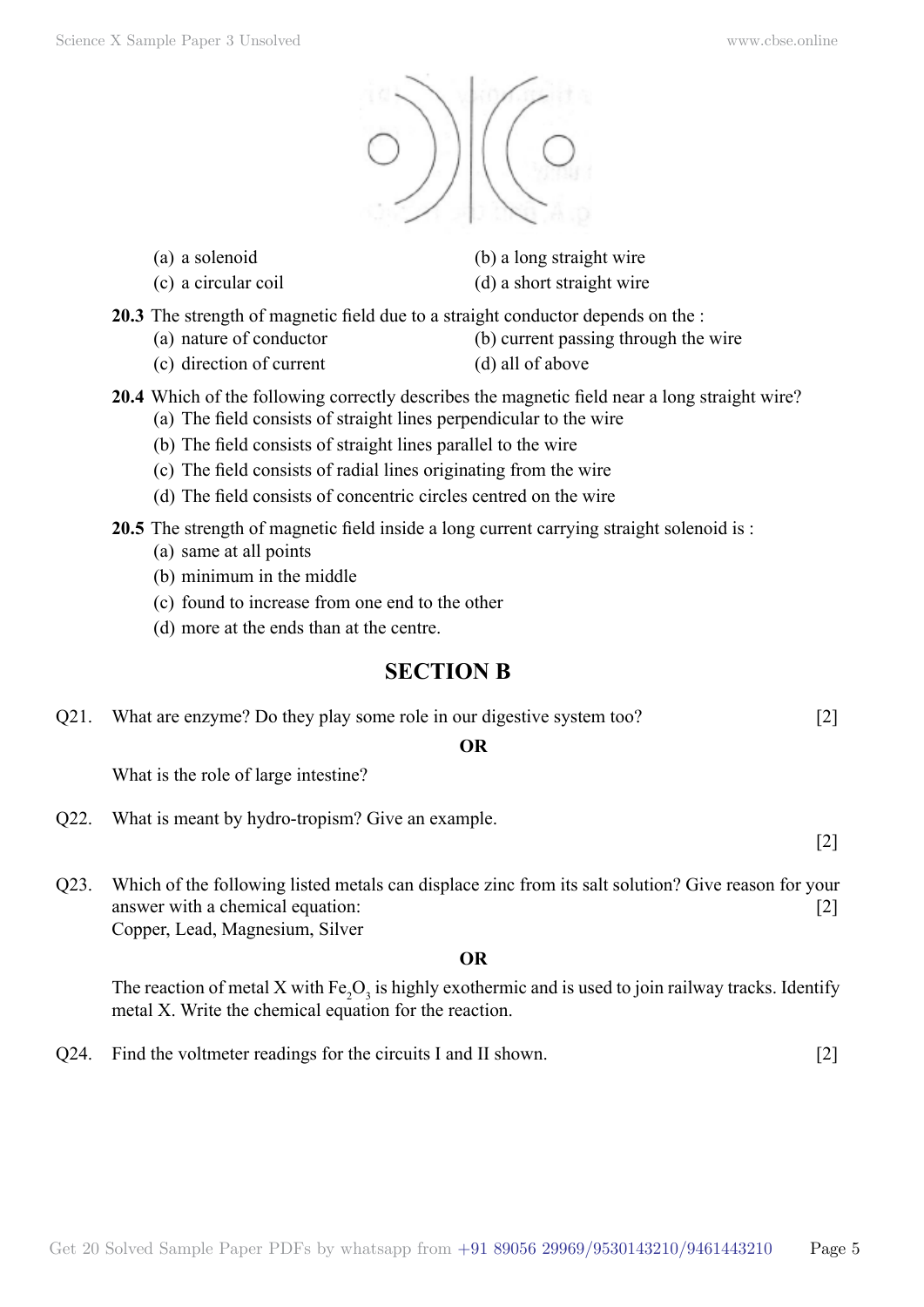

(II)

Q25. Give reasons for the following : [2]

i. Non-metals, in general, do not displace hydrogen from dilute acids.

- ii. Aluminium easily combines with oxygen but still it can be used for making kitchen utensils.
- Q26. List in a tabular form two differences between a voltmeter and an ammeter. [2]

# **Section C**

| Q27. i. Name the plant used by Mendel to carry out his experiments. |                                                                     | $\lceil 3 \rceil$ |
|---------------------------------------------------------------------|---------------------------------------------------------------------|-------------------|
|                                                                     | ii. Study the following cross and answer the questions that follow: |                   |

|                          | $\cdots$ because the roll of $\cdots$ in the case will be also the spectrum that rolle $\cdots$ . |                  |
|--------------------------|---------------------------------------------------------------------------------------------------|------------------|
| Parents                  | Green and                                                                                         | Yellow and<br>×. |
|                          | Round seed                                                                                        | Wrinkled seed    |
|                          | $F1$ Generation                                                                                   | All Green and    |
|                          |                                                                                                   | Round seeds      |
| $\Gamma$ $\cap$ $\cdots$ |                                                                                                   | $\cap$ 1         |

| F <sub>2</sub> Generation | Green and   | Green and    |
|---------------------------|-------------|--------------|
|                           | Round (9)   | Wrinkled (3) |
|                           | Yellow and  | Yellow and   |
|                           | Round $(3)$ | Wrinkle      |

(a) List the dominant and recessive characters.

(b) Are the characters linked or independent?

#### **O**

- i. Differentiate between sensory neurons and motor neurons.
- ii. How is brain protected in our body?
- iii. Name the part of the brain responsible for precision of voluntary actions and maintaining body posture and balance of the body.

Q28. The ozone layer is formed high up in the atmosphere by the action of ultraviolet radiation on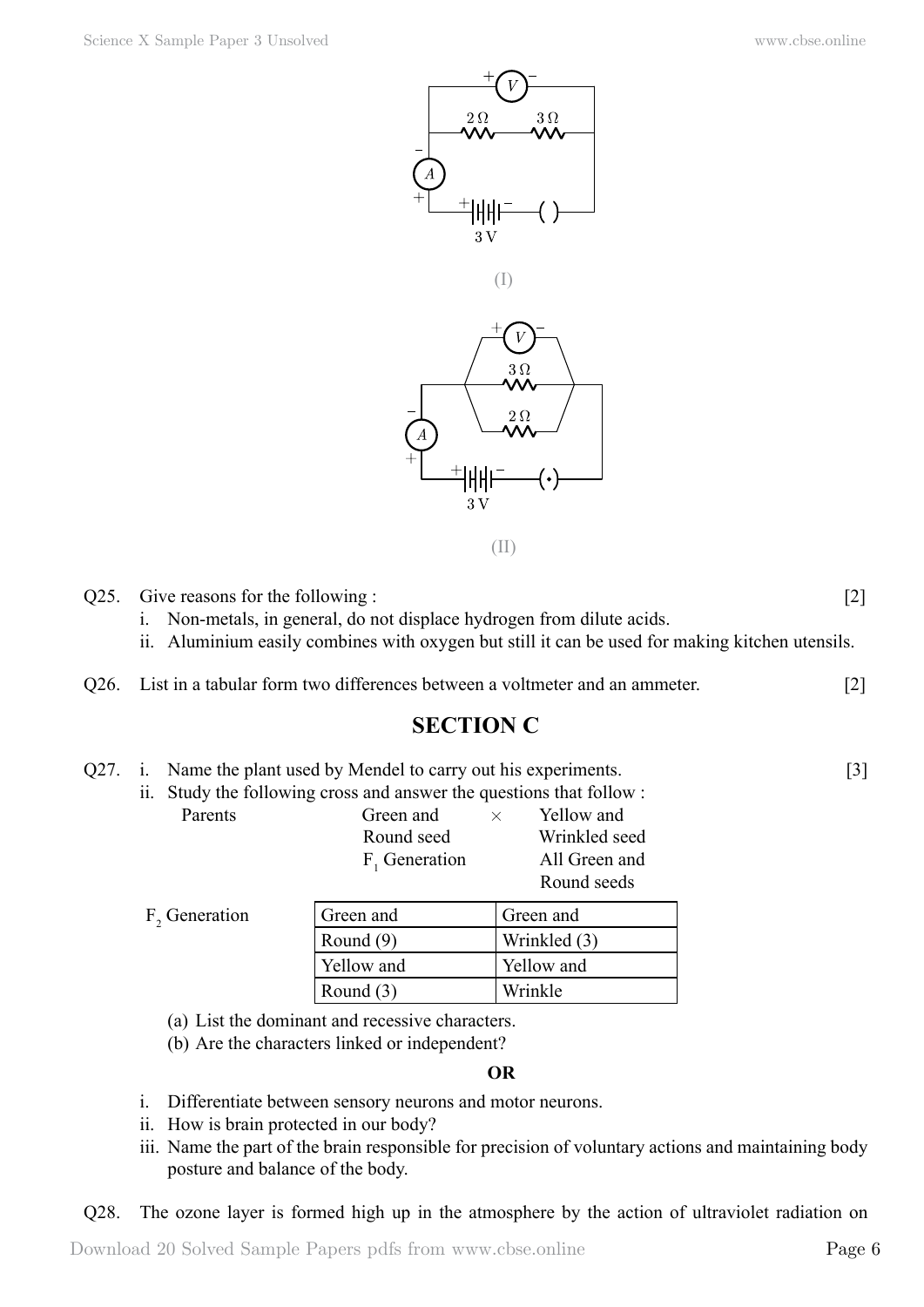oxygen gas. The damage of the ozone layer leads to variation in rainfall, ecological disturbances and other effects in global food supply. United Nations Environment programme (UNEP) has signed an agreement to limit this damage in 1986.

- i. Where is ozone layer found in the atmosphere?
- ii. How is ozone layer formed in the atmosphere?
- iii. How can you contribute in saving the ozone layer? [3]
- Q29. Write equations to show the presence of all ions in the aqueous solutions of : [3]
	- i. CH<sub>3</sub>COOH
	- $ii.$  H<sub>3</sub>PO<sub>4</sub>
	- iii. HI
- Q30. Mention the components of the transport system in highly organised plants. State the functions of these components. [3]
- Q31. (i) Name all the digestive enzymes present in our digestive system. (ii) Explain the process of digestion of carbohydrates, fats and proteins. [3]
- Q32. Why does the sun appear reddish early in the morning? Will this phenomenon be observed by an observer on the moon? Justify your answer with a reason. [3]
- Q33. What is ethanol? Draw the structure of ethanol molecule. How does ethanol behave with the following:
	- i. Sodium
	- ii. Excess of con. sulphuric acid at 443 K ?

Write chemical equation for each reaction. [3]

# **Section D**

- Q34. An element X (atomic number 17) reacts with an element Y (atomic number 20) to form a divalent halide.
	- i. Where in the periodic table are elements X and Y placed?
	- ii. Classify X and Y as metal (s), non-metal(s) or metalloid(s).
	- iii. What will be the nature of the oxide of element Y? Identify the nature of bonding in the compound formed.
	- iv. Draw the electron dot structure of the divalent halide. [5]

#### **O**

State the reason why?

- i. Carbon is not used to reduce the oxides of sodium or aluminium.
- ii. An iron strip is dipped in a blue copper sulphate solution turns the blue solution pale green.
- iii. Metals replace hydrogen from acids whereas non-metals do not.
- iv. Calcium does not occur free in nature.
- v. Zinc is used in the galvanisation of iron and not the copper.
- Q35. i. Draw a diagram depicting the Human Alimentary Canal and label on it, Gall Bladder, Liver and Pancreas.
	- ii. State the roles of liver and pancreas.
	- iii. Name the organ which performs the following functions in humans :
		- (a) Absorption of digested food.
		- (b) Absorption of water [5]

## Q36. "A convex lens can form a magnified erect as well as magnified inverted image of an object placed